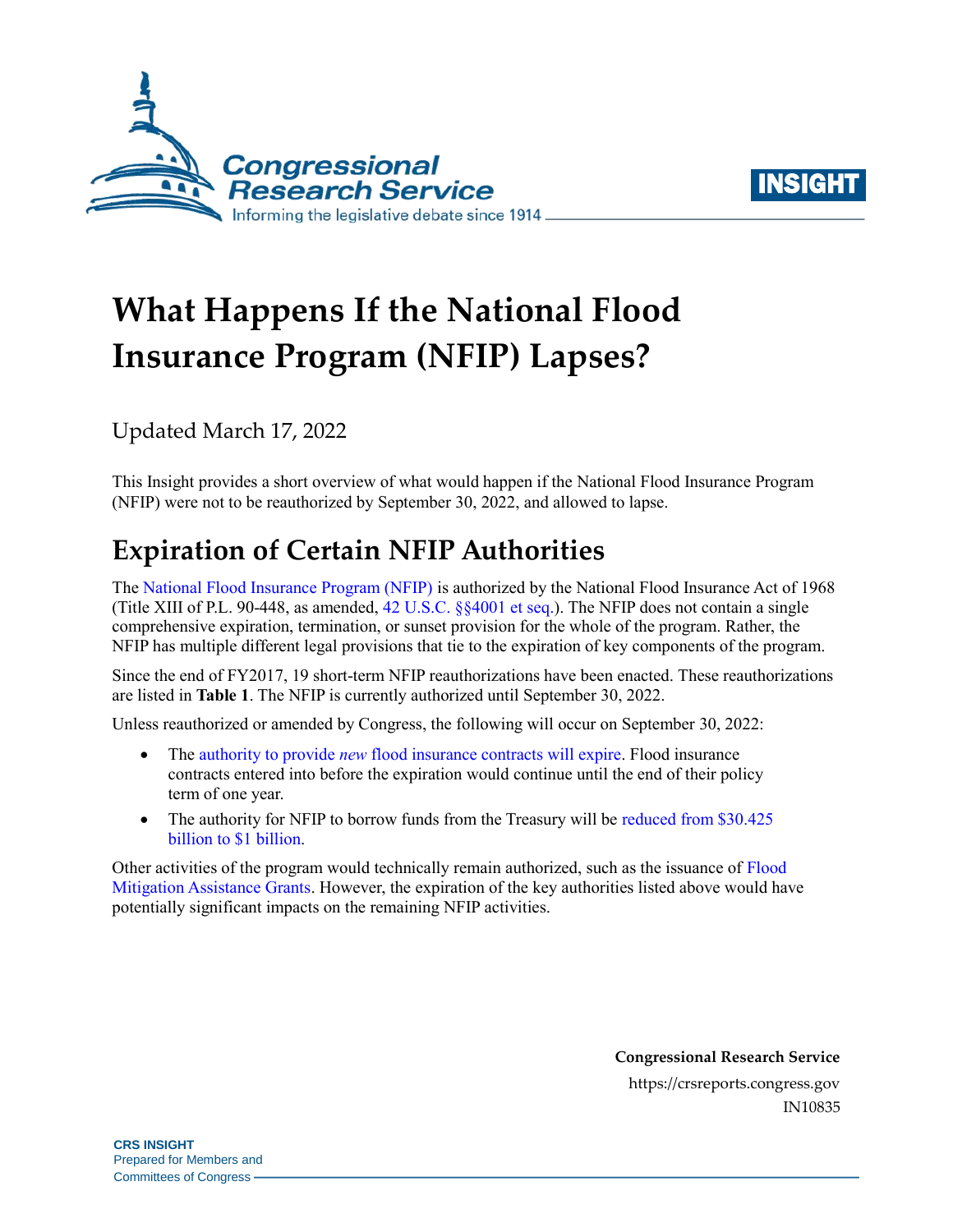<span id="page-1-0"></span>

| <b>Public Law</b>                           | Date To Which Authorization Was Extended |
|---------------------------------------------|------------------------------------------|
| P.L. 115-56                                 | December 8, 2017                         |
| P.L. 115-90                                 | December 22, 2017                        |
| P.L. 115-96                                 | January 19, 2018                         |
| NFIP lapsed January 20 to January 22, 2018  |                                          |
| P.L. 115-120                                | February 8, 2018                         |
| NFIP lapsed for 8 hours on February 9, 2018 |                                          |
| P.L. 115-123                                | March 23, 2018                           |
| P.L. 115-141                                | July 31, 2018                            |
| P.L. 115-225                                | November 30, 2018                        |
| P.L. 115-281                                | December 7, 2018                         |
| P.L. 115-298                                | December 21, 2018                        |
| P.L. 115-396                                | May 31, 2019                             |
| P.L. 116-19                                 | June 14, 2019                            |
| P.L. 116-20                                 | September 30, 2019                       |
| P.L. 116-59                                 | November 21, 2019                        |
| P.L. 116-69                                 | December 20, 2019                        |
| P.L. 116-94                                 | September 30, 2020                       |
| P.L. 116-159                                | September 30, 2021                       |
| P.L. 117-43                                 | December 3, 2021                         |
| P.L. 117-70                                 | February 18, 2022                        |
| P.L. 117-103                                | September 30, 2022                       |

**Table 1. Short-term Extensions of the NFIP Since End of FY2017**

**Source:** CRS analysis of legislation.

If there were to be a lapse in authorization on or after September 30, 2022, and the borrowing authority is reduced to \$1 billion, FEMA would continue to adjust and pay claims as premium dollars come into the [National Flood Insurance Fund](https://www.govinfo.gov/content/pkg/USCODE-2010-title42/pdf/USCODE-2010-title42-chap50-subchapI-sec4017.pdf) (NFIF) and [reserve fund.](https://www.gpo.gov/fdsys/pkg/USCODE-2016-title42/pdf/USCODE-2016-title42-chap50-subchapI-sec4017a.pdf) If the funds available to pay claims were to be depleted, claims would have to wait until sufficient premiums were received to pay them unless Congress were to appropriate supplemental funds to the NFIP to pay claims or increase the borrowing limit.

The NFIP is the primary source of flood insurance coverage for residential properties in the United States. The [NFIP has nearly five million flood insurance policies providing over \\$1.3 trillion in coverage,](https://www.fema.gov/sites/default/files/documents/fema_fy-2021-q4-watermark.pdf) with [22,534 communities in 56 states and jurisdictions participating.](https://www.fema.gov/sites/default/files/documents/fema_fy-2021-q4-watermark.pdf) The program collects about [\\$4.6 billion in](https://www.fema.gov/sites/default/files/documents/fema_fy-2021-q4-watermark.pdf)  [annual premium revenue and fees.](https://www.fema.gov/sites/default/files/documents/fema_fy-2021-q4-watermark.pdf)

The [cancellation of \\$16 billion of NFIP debt](https://crsreports.congress.gov/product/pdf/IN/IN10784) in November 2017 [\(P.L. 115-72\)](http://www.congress.gov/cgi-lis/bdquery/R?d115:FLD002:@1(115+72)) had no effect on NFIP authorization. Reauthorization of the NFIP has no impact on the introduction of [Risk Rating 2.0.](https://crsreports.congress.gov/product/pdf/R/R45999)

## **The Mandatory Purchase Requirement**

The expiration of the NFIP's authority to provide new flood insurance contracts has potentially significant implications due to the [mandatory purchase requirement](https://www.fema.gov/node/404832) (MPR). By [law](https://www.govinfo.gov/content/pkg/USCODE-2019-title42/pdf/USCODE-2019-title42-chap50-subchapI-sec4012a.pdf) or regulation, federal agencies, federally regulated lending institutions, and government-sponsored enterprises must require certain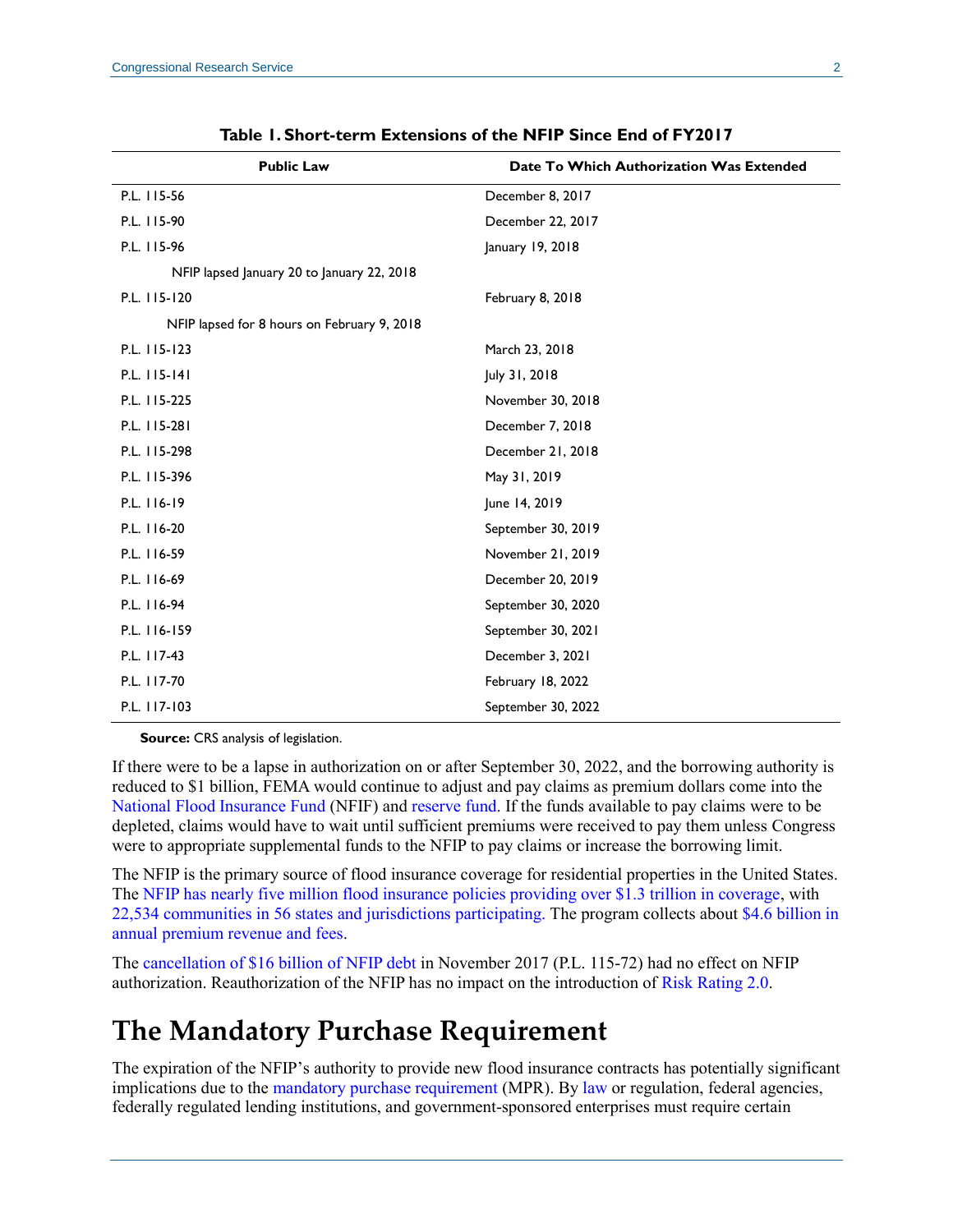property owners to purchase flood insurance as a condition of any mortgage that these entities make, guarantee, or purchase. Property owners, both residential and commercial, are required to purchase flood insurance if their property is identified as being in a [Special Flood Hazard Area](https://www.fema.gov/glossary/special-flood-hazard-area-sfha) (SFHA, which is equivalent to having an estimated 1% or greater risk of flooding every year) and is in a community that participates in the NFIP. Without available flood insurance, real estate transactions in an SFHA potentially would be significantly hampered.

In the Biggert-Waters Flood Insurance Reform Act of 2012 (Title II of [P.L. 112-141\)](http://www.congress.gov/cgi-lis/bdquery/R?d112:FLD002:@1(112+141)), Congress explicitly allowed federal agencies to accept private flood insurance to fulfill the MPR if th[e private flood insurance](https://www.govinfo.gov/content/pkg/USCODE-2019-title42/pdf/USCODE-2019-title42-chap50-subchapI-sec4012a.pdf)  [met the conditions defined in statute.](https://www.govinfo.gov/content/pkg/USCODE-2019-title42/pdf/USCODE-2019-title42-chap50-subchapI-sec4012a.pdf) Although the private flood insurance market is growing, the MPR is still generally met through NFIP coverage. FEMA does not enforce the MPR, but lenders must continue their regulatory requirements during a lapse, including MPR enforcement.

### **Past Lapses of the NFIP**

The NFIP was extended 17 times between 2008 and 2012, and lapsed 4 times: March 1 to March 2, 2010; March 29 to April 15, 2010; June 1 to July 2, 2010; and October 1 to October 5, 2011. In most cases when the NFIP lapsed, [Congress reauthorized the NFIP retroactively.](https://nfipservices.floodsmart.gov/sites/default/files/w-11084.pdf) In 2018, [P.L. 115-120](http://www.congress.gov/cgi-lis/bdquery/R?d115:FLD002:@1(115+120)) also authorized FEMA to honor all policy-related transactions accepted during the NFIP lapse. During these NFIP lapses, the FDIC issued [guidance to lending institutions,](https://www.fdic.gov/news/news/financial/2010/fil10023.html) and the Federal Reserve also issued [informal guidance](https://www.federalreserve.gov/boarddocs/caletters/2010/1003/10-3-attachment.pdf)  [to lenders.](https://www.federalreserve.gov/boarddocs/caletters/2010/1003/10-3-attachment.pdf) In addition, [FEMA provided guidance](https://nfipservices.floodsmart.gov/sites/default/files/w-10036.pdf) for th[e Write-Your-Own \(WYO\) Program,](https://nfipservices.floodsmart.gov/write-your-own-program) where private insurance companies are paid to write and service NFIP policies.

In past NFIP lapses, borrowers were not able to obtain flood insurance to close, renew, or increase loans secured by property in an SFHA until the NFIP was reauthorized. During the lapse in June 2010, estimates suggest [over 1,400 home sale closings were cancelled or delayed each day,](http://www.tandfonline.com/doi/abs/10.1080/10406026.2012.730931) representing over 40,000 sales per month. These figures applied to residential properties, but commercial properties were also affected by the NFIP lapse. In addition, [the largest WYO insurer left the NFIP in 2011,](http://www.gao.gov/products/GAO-11-297) reportedly because of the administrative burden associated with very short-term reauthorizations and lapses in authorization. Although no detailed analysis of the NFIP lapses in 2010 and 2011 has been undertaken, the economic impact could have been broader than the reported effects on the domestic real estate market.

#### **Author Information**

Diane P. Horn Analyst in Flood Insurance and Emergency Management

#### **Disclaimer**

This document was prepared by the Congressional Research Service (CRS). CRS serves as nonpartisan shared staff to congressional committees and Members of Congress. It operates solely at the behest of and under the direction of Congress. Information in a CRS Report should not be relied upon for purposes other than public understanding of